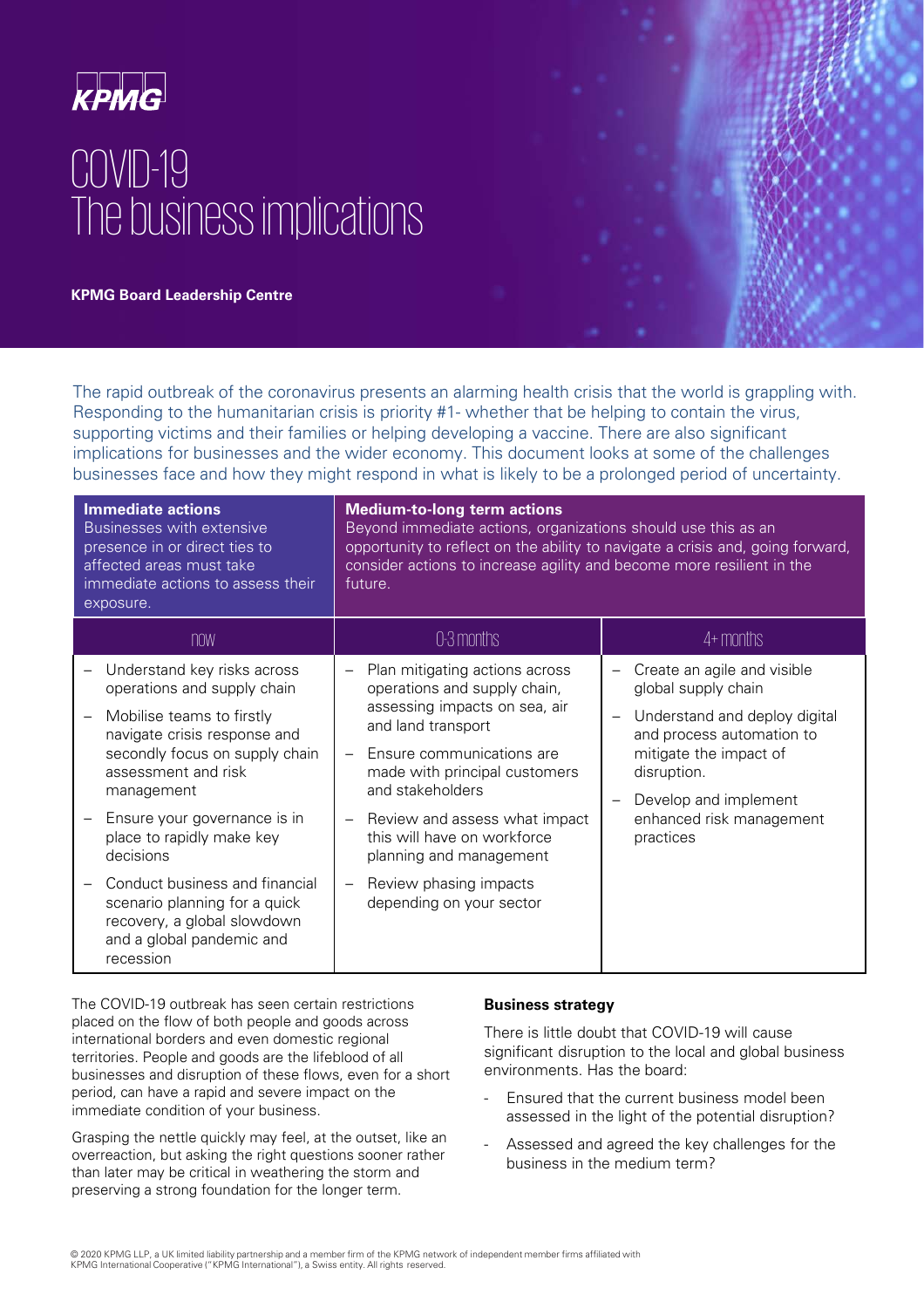- Considered the extent to which the business is dependent on the economy and society stabilising within the next 2 months?
- Considered the biggest risks (whether that be funding, people, customers, suppliers or other)?
- Taken steps to reposition the business in response to the disruption caused by COVID-19?

#### **Finance**

The uncertainty and disruption caused by COVID-19 and the likely fall in business and consumer confidence could place a strain on the cash position of any business.

For example: new orders could fall if travel restrictions prevent people from buying through traditional channels; current pricing may no longer be sustainable if input costs increase; disrupted supply chains might result in the need to hold more inventory; and future costs might increase from fluctuations in FX markets or if suppliers increase their prices. Has the board considered:

- The extent to which uncertainty has been factored into the financial planning?
- The extent to which the demand for the company's goods/services have been stress tested in a range of scenarios and how this will impact cash flows, margins and profitability?
- The company's future funding needs and ensured appropriate discussions are being held with key finance providers and creditors?
- The company's exposure to fluctuations in the value of Sterling and other currencies?
- Whether inventory levels need to be increased and the knock-on impact on cash flows?
- the impact of suppliers increasing their prices on cash flow and profitability?
- Contractual issues such as penalties for delays in supply?

# **Workforce**

The COVID-19 crisis will likely cause significant disruption to the workforce as illness or the need to self-isolate results in large numbers being absent from work. Also, we are seeing restrictions on the ability of people to move across national borders and an increased need to work from home as institutions close (e.g. schools).

Health concerns are understandably increasing employee anxiety (particularly among those with dependants) and this may well impact productivity. Communicating proactively with staff to drive confidence in your plans and advice on new HR processes and policies (e.g. on statutory sick pay) will become increasingly important. Has the board considered:

- The extent to which the company's contingency plans address home working and staff absenteeism due to COVID-19?
- The impact on the business of employees being unable to travel (both to their normal office or internationally)?
- A communication strategy to inform and update colleagues around the company's COVID-19 response?
- A containment strategy including (say) revisions to the working from home policy?
- The HR policies and sickness arrangements in light of COVID-19?
- Whether the HR function is equipped to deal with employee wellbeing including issues like statutory sick pay rights and other entitlements?
- The impact on contractors and suppliers including assessing their policies and preparation in relation to their workforce?

#### **Supply chain**

As COVID-19 continues to cause large scale disruption to global supply chains, understanding the supply chain both upstream and downstream will be critical to the continued effective management of most businesses.

Closures of factories in China and beyond; increased transport costs and lead times due to reduced freight capacity; labour shortages and changing customer demand may impact inventory management and subsequently working capital. Has the board considered:

- Where suppliers are located, pinch points and the key points of failure?
- Whether the inventory cover is sufficient in different stressed scenarios?
- Whether logistics providers have been approached with a view to understanding their mitigation plans?
- Refreshing the early warning indicators to ensure potential issues with suppliers and logistics providers are identified quickly?
- How key customers will be prioritised in the event of inventory shortages?
- Any liability that might arise if contractual obligations go unfulfilled due to supply shortages?